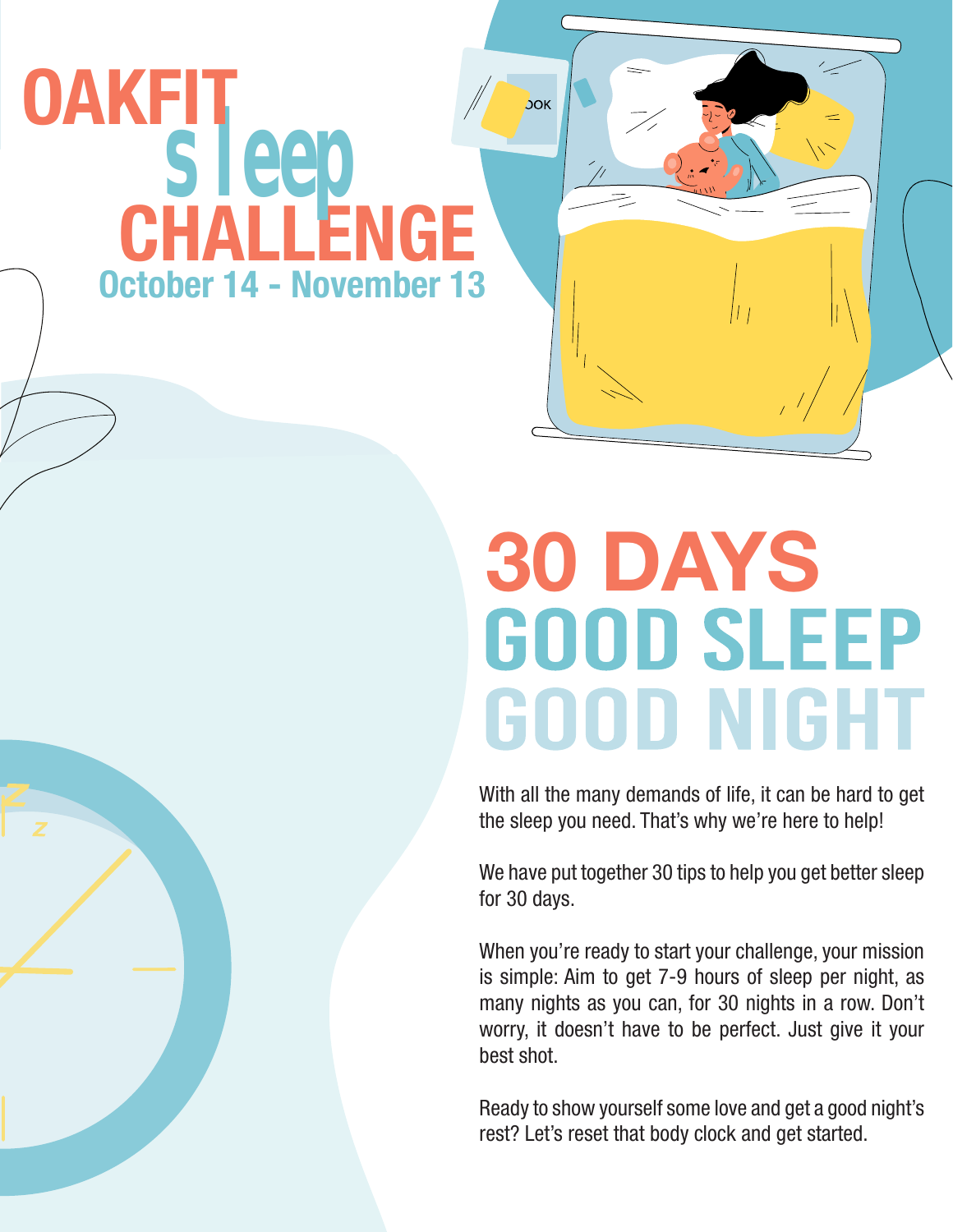

Check off all the days when you got 7-9 hours of sleep. Click the squares on the left side of each day, or print this out and fill them in by hand.

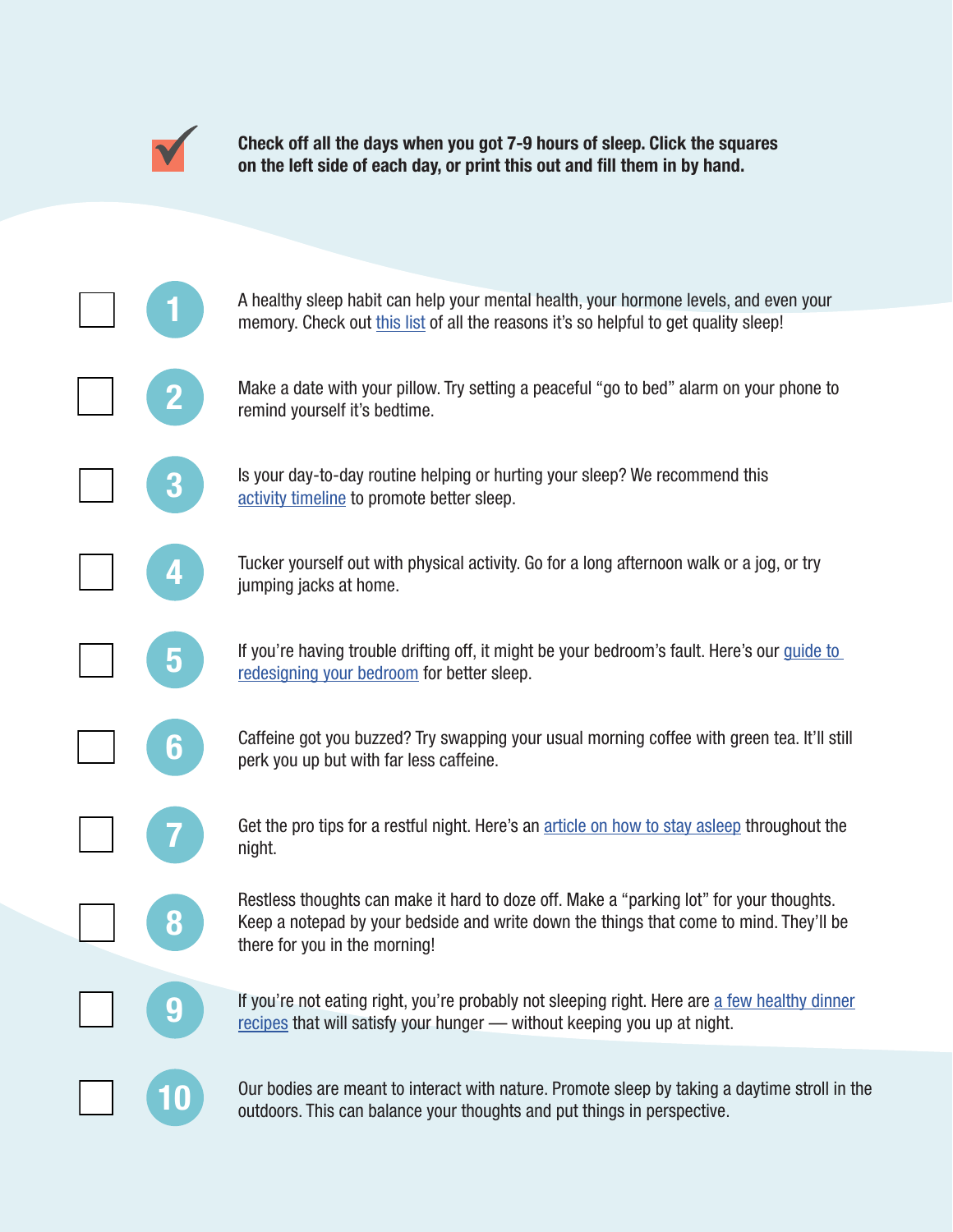

21

22

Treat your mind and your body to a [soothing sleep](https://www.youtube.com/watch?v=1ZYbU82GVz4) meditation. This calming audio journey is your ticket to dreamland.

Enjoy a nice pre-bedtime bath. Add candles, bubbles, some gentle music, or just some Epsom salts, which may promote muscle relaxation.

It's hard to conk out if your mind is racing. Get your thoughts out with these quick [bedtime journaling prompts.](https://livongo.zendesk.com/hc/en-us/articles/360057438073-5-Bedtime-Journaling-Prompts)

Follow your nose. Scents like lavender, jasmine, rose, and Roman chamomile may all help prime the body for healthier sleep.

This easy [bedtime stretching routine](https://www.healthline.com/health/stretching-before-bed) could be just what you need to prepare your body for a deep slumber.

You've made it halfway through your challenge! How many nights have you been able to get a full night's sleep so far? Keep going!

[Twelve simple tips to improve sleep.](https://healthysleep.med.harvard.edu/healthy/getting/overcoming/tips) Check them out and see which one or two you'd like to try today.

Looking for some guidance? Look up some tranquil Autonomous Sensory Meridian Response (ASMR) videos online. Many people find the calm, whispered voices of ASMR to be a steady comfort.

There's a reason we give children a warm cup of milk for bedtime. It works! Try one of [drinks](https://www.healthline.com/nutrition/drinks-that-help-you-sleep) that help you sleep before bed.

The ancient Chinese design philosophy of feng shui recommends keeping all doors, cabinets, and drawers closed while you sleep. Doing this can promote a sense of safety and peace.

Sometimes a little shake-up is all you need to get some Z's. Here's a list of [simple sleep](https://www.self.com/gallery/eat-avoid-peaceful-nights-sleep-slideshow) promoting swaps you can make in your food and in your routine.

You're more likely to sleep better if you go to bed and wake up at the same time each day. Yes, even on your days off. Try sticking to a schedule as much as you can.